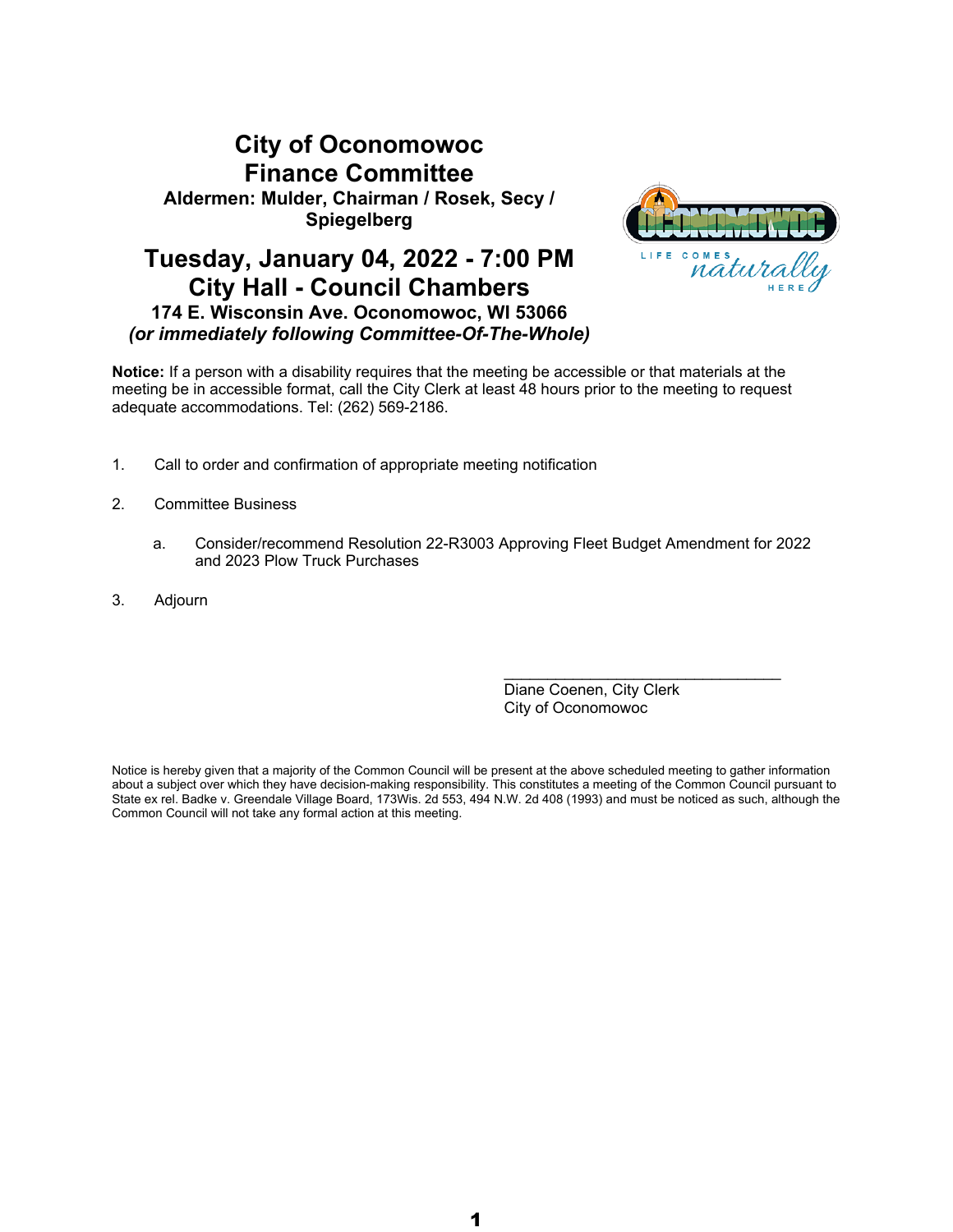

# MEMORANDUM

# DEPARTMENT - ELECTRIC AND WATER

- Date: January 4, 2022
- To: Finance Committee
- From: Mark Frye, City Administrator Laurie Sullivan-Murray, Finance Director Joe Pickart, Utility Manager
- Re: Consider/Act on Fleet Budget Amendment for Purchase of DPW Plow Truck Replacements in 2022 & 2023

#### RELATES TO THE STRATEGIC PLAN

N/A

# BACKGROUND

DPW's Fleet equipment budget includes one (1) plow truck in 2022 and two (2) plow trucks in 2023 as replacements for old, failing and/or obsolete plow trucks. Budget numbers for each truck stand at \$240,000 currently. Due to the current supply chain and labor challenges, quotes and lead times for these plow trucks have increased to the point of requiring a review of budget numbers and the timeframe in which we make purchases.

#### ADDITIONAL ANALYSIS

A request for quotes and delivery dates went out to plow truck vendors for the 2022 truck. Responses as follows:

| Wausau Equipment (Freightliner chassis with Wausau Upfit):           | \$271,800 | 2022 Delivery, firm price       |
|----------------------------------------------------------------------|-----------|---------------------------------|
| Wausau Equipment (Western Star chassis with Wausau Upfit): \$285,939 |           | 2023 Delivery, firm price       |
| Lakeside International (Int'l chassis with Wausau Upfit):            | \$252,950 | 2023, price & delivery may vary |
| Lakeside International (Int'l chassis with Casper Upfit):            | \$251,299 | 2023, price & delivery may vary |
| Lakeside International (Int'l chassis with Monroe Upfit):            | \$262,533 | 2023, price & delivery may vary |

Truck Country (Freightliner chassis) – no submission, no chassis are available currently

Peterbuilt – no submission, not taking new customers at this time

Western Star – no chassis available in 2022, 2023 and Q1/Q2 of 2024

Wisconsin Kenworth – no submittal, sold out

Mack – Chassis alone is more than chassis and upfit, no submission

1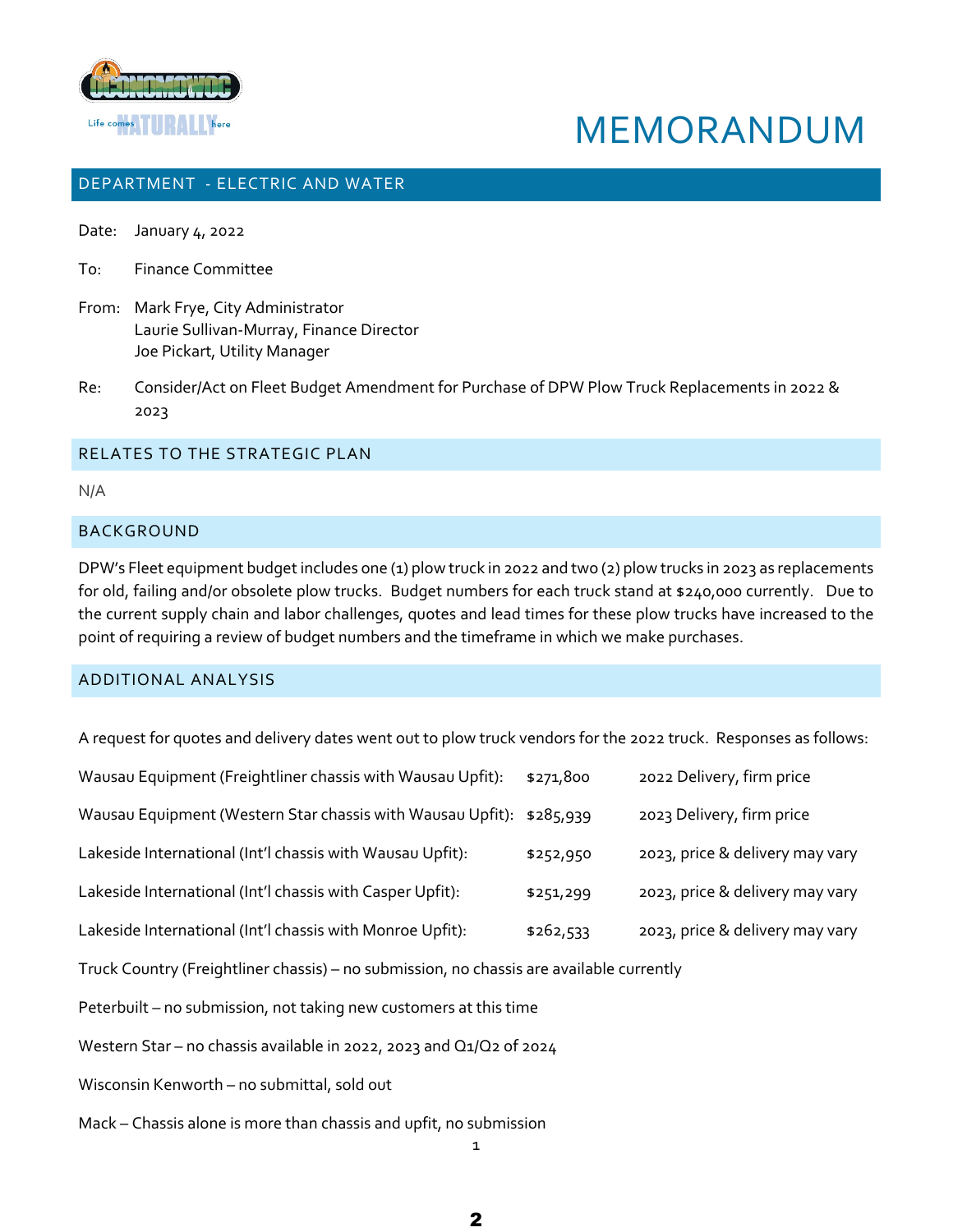Based on quotes and supplied information, Wausau Equipment is able to provide the requested truck in 2022 only because they had been allocated 50 chassis from the current manufacturing que. The City will be able to take advantage of this should we agree to purchase from Wausau. This would apply to the 2022 purchase, and if we choose, we could pre-order the 2023 models from the Wausau allocations, ensuring we receive the equipment we need in a timely fashion.

Regarding timely delivery, the plow truck we are replacing in 2022 has already been sold at auction, at a price of only \$3600, reflective of the extreme poor condition it was in (it was necessary to trailer it away). Therefore, the need to purchase a plow truck that can be delivered in 2022 is essential considering the City continues to add developments that require snow removal.

The trucks staged for replacement in 2023 are both Sterling models, a company that is now out of business. It is becoming very difficult to get parts for these vehicles. A summary of condition as follows for each:

Truck 48, a 2004 Sterling:

Dashboard broken/loose, box lift thin, box sides thin, plow worn/slop in pins, wing heel, box frame, wing mount are all rotten/rusted. Rear box pins are frozen, need a new box to repair this issue. Photos as below

Truck 53, a 2006 Sterling:

Bad dash, no parts available, box lift very thin, spring mounts corroding away, battery box falling apart, dump box has large holes covered by rust, rear box pins frozen, need a new box to repair this issue. Photos as below.

# FINANCIAL IMPACT

Option 1 – Purchase only the 2022 model from Wausau at the increased price to secure the manufacturing spot at an additional cost of \$31,800.00. We recommend using Fleet reserve funds for this amendment.

Option 2 – Purchase the 2022 model from Wausau at the increased price of \$31,800.00 and pre-order the (2) 2023 models, estimated cost increase over budget of \$21,480.00 and \$34,980. For the 2022 purchase we recommend use of Fleet Reserves. In order to lock in the cost of the two trucks in 2023, we may need to prepay to avoid future increases. Any 2023 prepayment would include an advance from the WWTP fund with the intent to pay back in 2023 using budgeted levy dollars.

Option 3 – Discuss other funding options.

#### RECOMMENDATION

Staff recommends acceptance of the 2022 Capital budget amendment in the amount of \$31,800 using Fleet Reserves and locking in the pre-order of the 2023 trucks. Additional funding for the 2023 trucks would include an advance from the WWTP fund, to be paid back with 2023 General fund budgeted levy.

#### SUGGESTED MOTION

Motion to approve a budget amendment for the 2022 Truck purchase in the amount of \$31,800 using Fleet reserves.

Motion for 2023 truck purchases.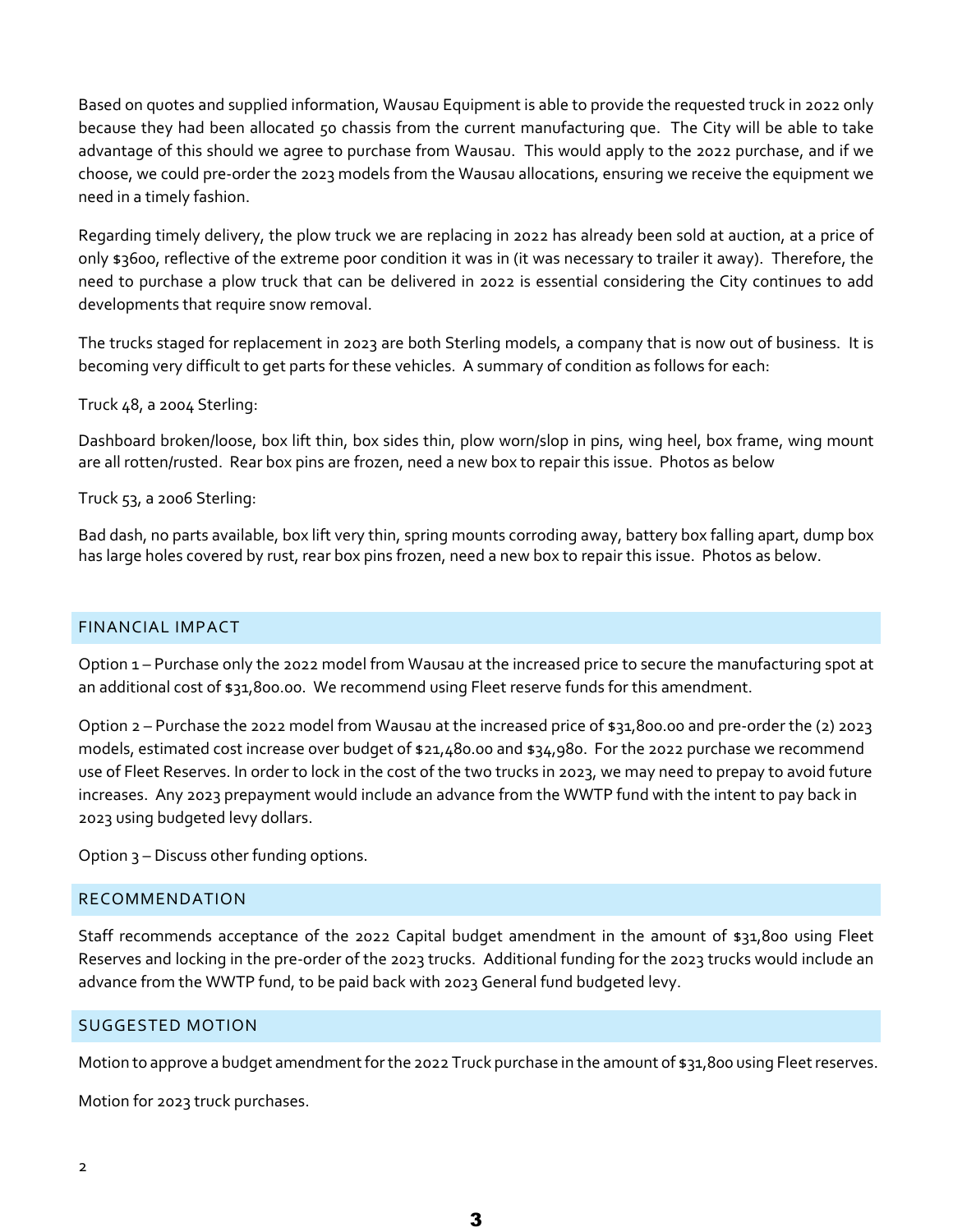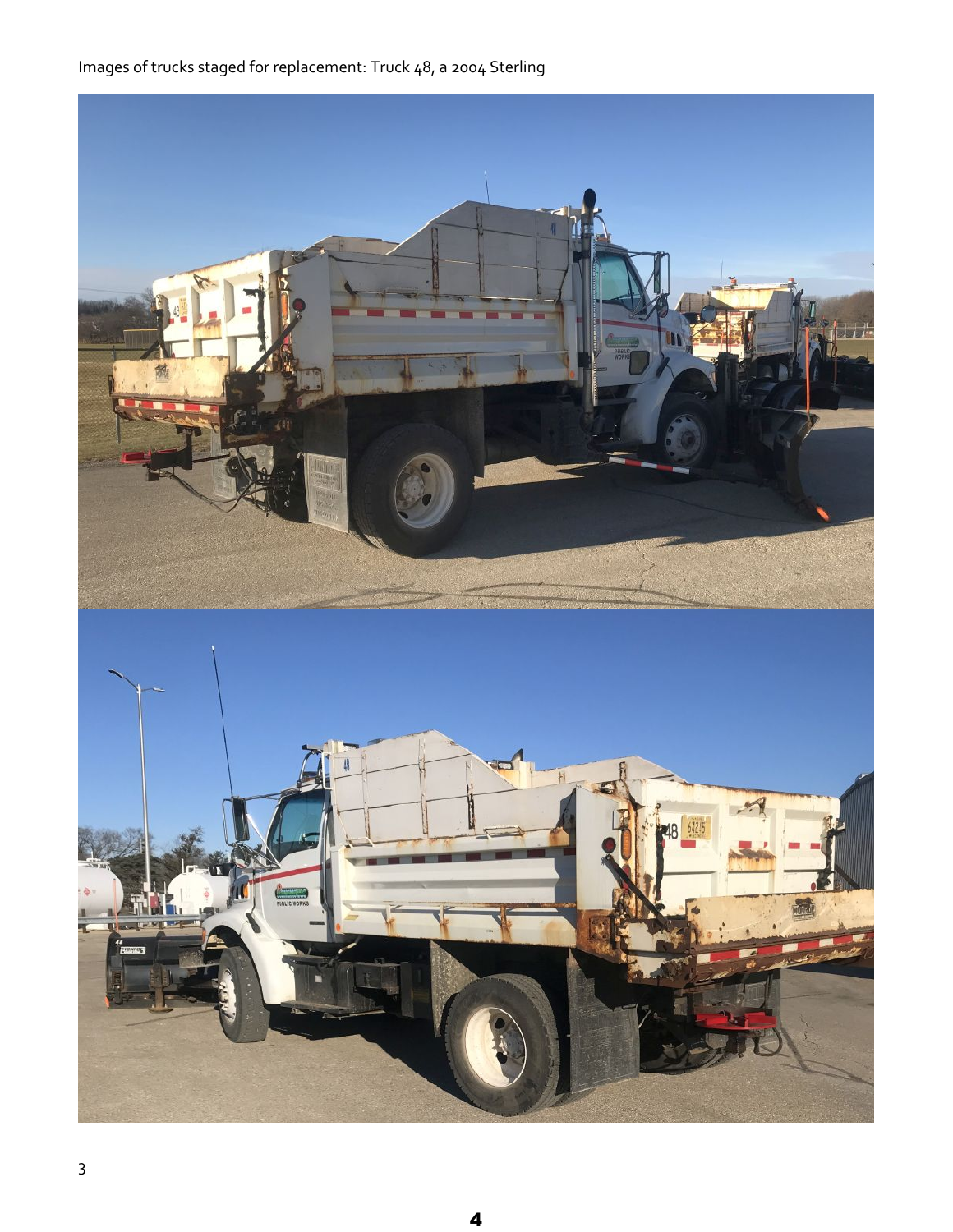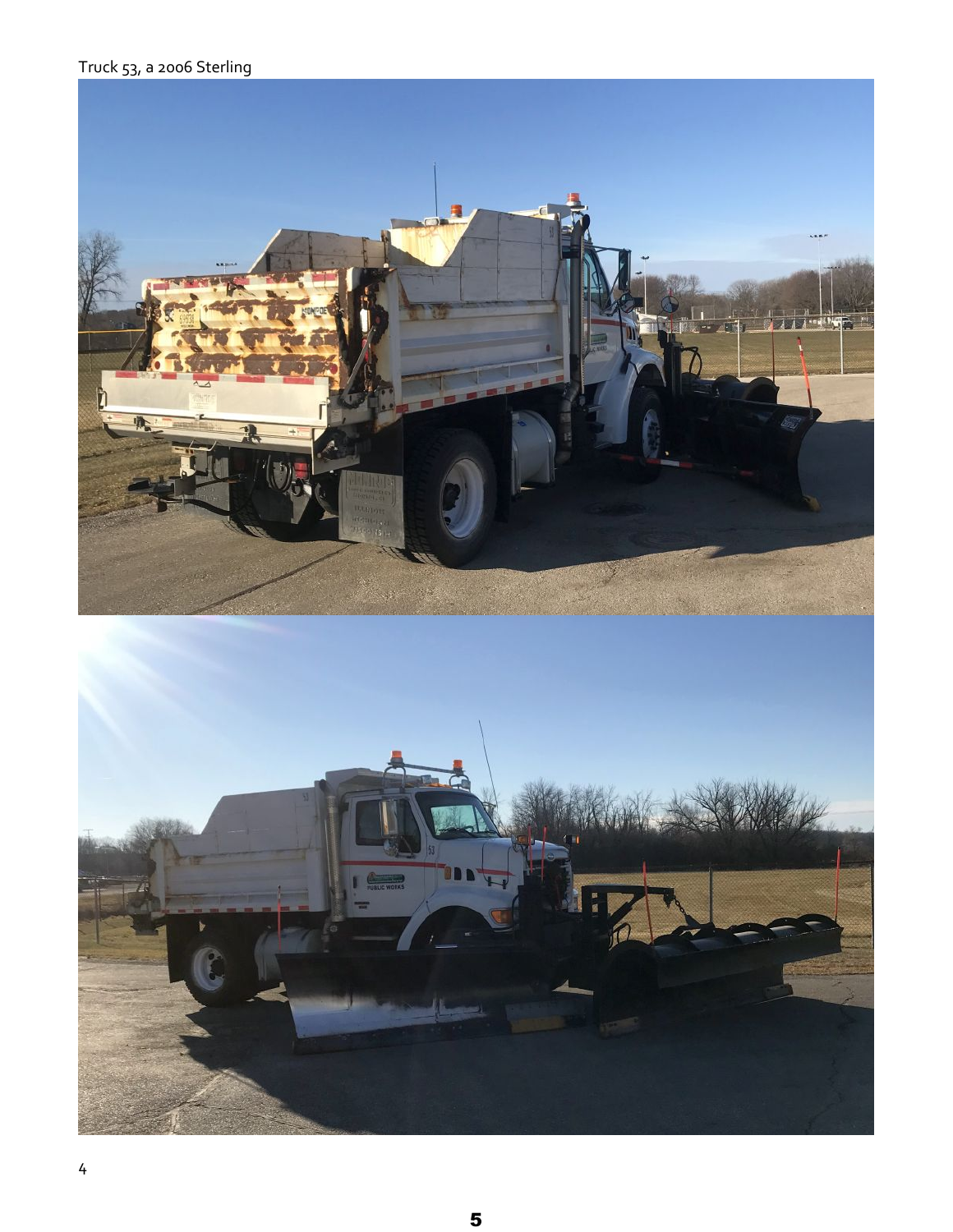# **RESOLUTION NO. 22-R3003**

### **APPROVING FLEET BUDGET AMENDMENT FOR 2022 AND 2023 PLOW TRUCK PURCHASES**

**WHEREAS**, our Fleet Department requested proposals for the purchase of a tandem axle plow truck for delivery in 2022; and

**WHEREAS**, the following proposals were received; and

| Wausau Equipment (Freightliner with Wausau Upfit):                                       |  | \$271,800 2022 Delivery, firm price      |  |  |
|------------------------------------------------------------------------------------------|--|------------------------------------------|--|--|
| Wausau Equipment (Western Star with Wausau Upfit):                                       |  | \$285,939 2023 Delivery, firm price      |  |  |
| Lakeside International (Int'l with Wausau Upfit):                                        |  | \$252,950 2023 Delivery & price may vary |  |  |
| Lakeside International (Int'l with Casper Upfit):                                        |  | \$251,299 2023 Delivery & price may vary |  |  |
| Lakeside International (Int'l with Monroe Upfit):                                        |  | \$262,533 2023 Delivery & price may vary |  |  |
| Truck Country (Freightliner chassis) - no submission, no chassis are available currently |  |                                          |  |  |
| Peterbuilt – no submission, not taking new customers at this time                        |  |                                          |  |  |
| Western Star - no chassis available in 2022, 2023 and Q1/Q2 of 2024                      |  |                                          |  |  |
| Wisconsin Kenworth – no submittal, sold out                                              |  |                                          |  |  |
| Mack – Chassis alone is more than chassis and upfit, no submission                       |  |                                          |  |  |

**WHEREAS**, the plow truck we are replacing in 2022 has already been sold at auction, at a price of only \$3,600, reflective of the extreme poor condition it was in (it was necessary to trailer it away); and

**WHEREAS**, the need to purchase a plow truck that can be delivered in 2022 is essential considering the City continues to add developments that require snow removal; and

**WHEREAS**, the trucks slated for replacement in 2023 were both manufactured by Sterling, a company that is no longer in business; and

**WHEREAS**, replacement parts for Sterling vehicles are difficult, and will become more difficult in the future so we need to move forward with the replacement of these two plow trucks, leaving one more in the fleet; and

**WHEREAS**, to receive trucks in 2023 they need to be ordered now; and

**WHEREAS**, there are two options to consider for the replacement of the trucks as shown:

**OPTION 1** – Purchase only the 2022 model from Wausau at the increased price to secure the manufacturing spot at an additional cost of \$31,800.00. We recommend using Fleet reserve funds for this amendment.

**OPTION 2** – Purchase the 2022 model from Wausau at the increased price of \$31,800.00 and pre-order the (2) 2023 models, estimated cost increase over budget of \$19,528.00 and \$31,800.00. For the 2022 purchase, we recommend use of Fleet Reserves. In order to lock in the cost of the two plow trucks in 2023, we may need to prepay to avoid future increases. Any 2023 prepayment would include an advance from the WWTP fund with the intent to pay back in 2023 using budgeted levy dollars.